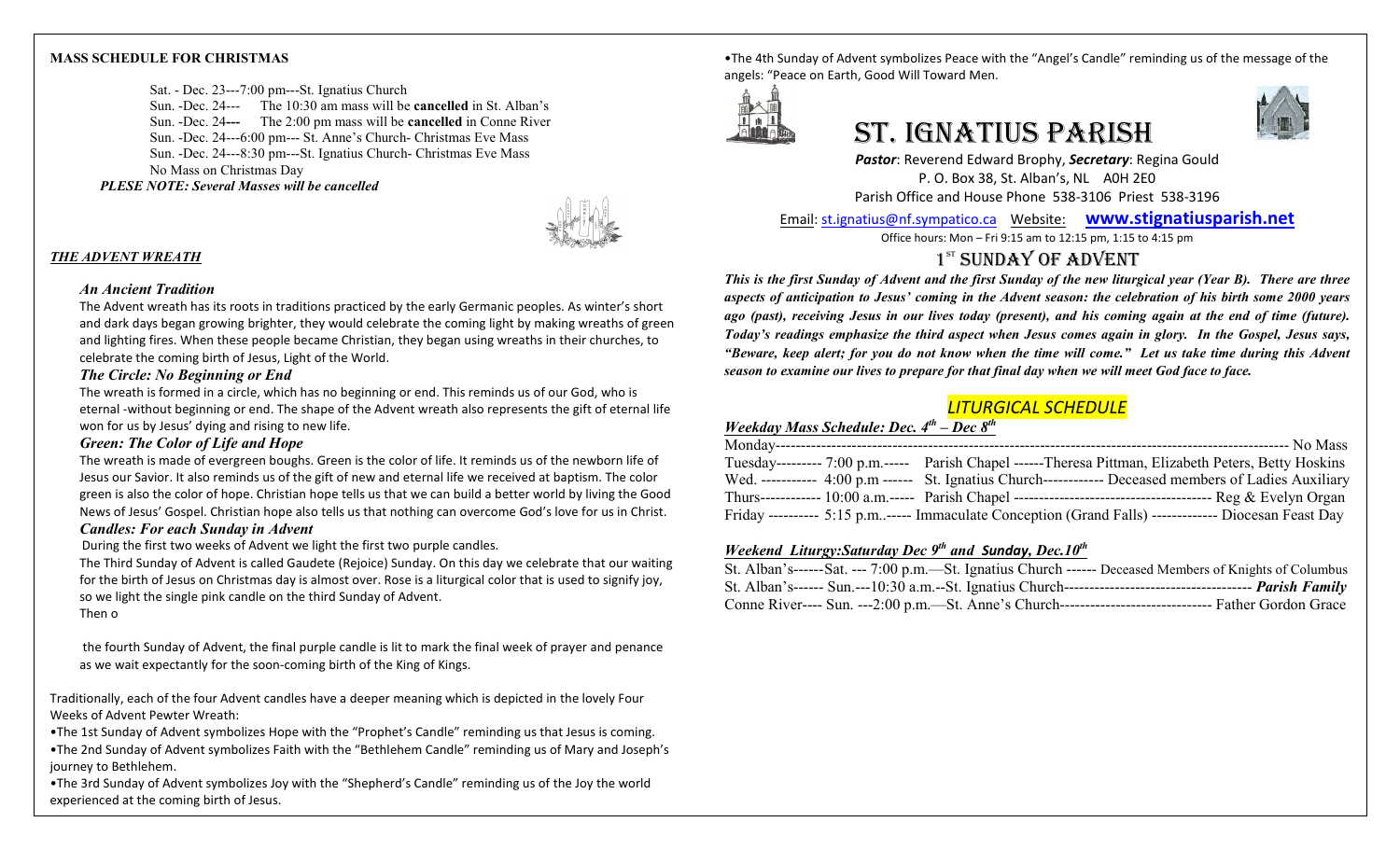| <b>DATE</b> | <b>Sacristans</b>                  | <b>Readers</b>         | <b>Collectors</b>                                | Communion              | Altar                   | <b>Music</b>                      |
|-------------|------------------------------------|------------------------|--------------------------------------------------|------------------------|-------------------------|-----------------------------------|
|             |                                    |                        |                                                  | <b>Minister</b>        | <b>Servers</b>          |                                   |
| Dec.<br>2   | Mary Organ                         | Brenda Jeddore         | Pat Pittman<br>Willie MacDonald<br>Iris Greenham | Jessica Savoury        | Edith<br>Juanita        | Lenora Lambert                    |
| Dec.<br>3   | Jenny<br>Maggie                    | Amber Willcott         | Necia Dollimont<br>Mary Organ<br>George Davis    | Mary Organ             | Jenny<br>Brenda D.      | <b>Tiffany Hoskins</b>            |
| Dec.<br>9   | Jenny<br>Maggie                    | Knights of<br>Columbus | Knights of<br>Columbus                           | Knights of<br>Columbus | Knights of<br>Columbus  | Clayton, Julie Ann<br>And Chrissy |
| Dec.<br>10  | Mary Strickland<br>Patsy MacDonald | Philomena Sutton       | Necia Dollimont<br>Mary Organ<br>George Davis    | <b>Valerie Hoskins</b> | Christine<br>Mary Organ | Folk Group                        |

# *Weekly Parish Revenue*

| St. Ignatius Church – offertory --------------- \$1253.00 | St. Anne's Church – offertory ----- $$112.00$    |  |
|-----------------------------------------------------------|--------------------------------------------------|--|
| Dioc. World Mission Sunday: ---------------- \$5.00       | Parish Dues: --------------------------- \$40.00 |  |
|                                                           | All Souls Day: ------------------------ \$25.00  |  |

*Sunday Missals:* New 2017-2018 Sunday Missals will be needed for the new liturgical year which begins on December  $3<sup>rd</sup>$  (First Week of Advent). These missals will be sold at the weekend masses for the next several weekends. The cost per missal is **\$6.00**. *Please try to have the correct amount with you when making your purchase.* Thank you.

# *Request Form for Envelopes for 2018*

If you did not use envelopes this year but would like a box for 2018, please phone the parish office at 538-3106 or drop a note with your request into the Sunday collection. A box will be issued to you as soon as possible. PLEASE DO NOT USE THE ENVELPES UNTIL JANUARY, 2018.

**2018 Parish Envelopes** will be available during December. Please make sure that the box you take has your name on it. If you did not use envelopes this year but would like a box for 2018, just record your name on the request form at the back of the church and a box will be issued to you the following week. PLEASE DO NOT USE THE ENVELOPES UNTIL JANUARY, 2018

IMPORTANT DATES

| Sun Dec. 3    | <b>Family Mass</b>                                      |
|---------------|---------------------------------------------------------|
| Wed Dec. 6    | 50 <sup>th</sup> Anniversary of Legion Ladies Auxiliary |
| Sat Dec. 9    | Church Tree Lighting                                    |
| Thurs Dec. 14 | <b>School Concert</b>                                   |
| Sun Dec. 17   | Christmas Pageant                                       |
| Sun Dec. 17   | <b>Advent Penitential Service</b>                       |

# MINISTRIES' SCHEDULE FOR WEEKEND MASSES NACH ST. IGNATIUS PARISH ANNOUNCEMENTS AND UPCOMING EVENTS

*Christmas Flowers:* Parishioners wishing to donate towards purchasing Christmas flowers, may do so by putting an envelope marked *"Christmas Flowers*" in the collection basket. If the flowers are donated "*in memory of"*, please indicate this on the envelope. Thank You.

*Advent Folders:* are available on the tables at the back of the Church

*Lighting of the Church Christmas Tree:* On Saturday, December 9<sup>th</sup>, the Knights of Columbus will have a special Mass for all their deceased members. During this Mass, they will also have the Lighting of the Christmas Tree.

*Food for Thought:* Throwing away Bananas: How much food is wasted in Canada each year? Thirty-one billion dollars worth. That's 'billions', not 'millions' every year. Canada's unused leftovers could feed one quarter of the world's 800 million hungry people, according to the United Nations. We are wasteful. About forty percent of the food produced in Canada ends up in the garbage. Bananas get too ripe. Tomatoes get too soft. Eggs go past the bestbefore date. All end up in the garbage. Each home in Canada, on average, throws away about \$28.00 worth of food each week. Over fifty two weeks, that's nearly \$1500.00 per household. That's enough to feed eight starving people for a year, according to a United Nations report. Pope Francis said that "throwing away food is like stealing from the table of the poor and hungry."

*The Pope in Myanmar (Burma):* Pope Francis has just completed a visit to Myanmar. This may have been the most dangerous visit the Holy Father has ever made. One carelessly spoken word could set off a firestorm of violence, a powder keg of killings. Six hundred thousand Muslims have recently fled to Bangladesh because of a wave of killing by the Buddist majority. The Buddhist military went from village to village, destroying everything and killing everyone. While in Myanmar, Pope Francis met with the leader Aung San Sua Kyi. Some years ago, she won the Nobel Prize for Peace. The Pope insisted: *"I hope for peace. I hope for the healing of wounds. Revenge is not the way. Revenge is not the message of Jesus."* We pray that Pope Francis will be kept safe, and that he will be blessed with courage, and with wisdom, so that he can lead all peoples to live as children of God.

*The Feast of the Immaculate Conception:* On Friday, December  $8<sup>th</sup>$ , we will celebrate the Feast of the Immaculate Conception. The priests and many people from our Diocese will gather with Bishop Daniels for a special Mass. We will gather at the Cathedral in Grand Falls at 5:15 pm to give thanks and once again ask God's blessing for all our people. If you are in Grand Falls on Friday evening, you would be most welcome to attend this beautiful celebration.